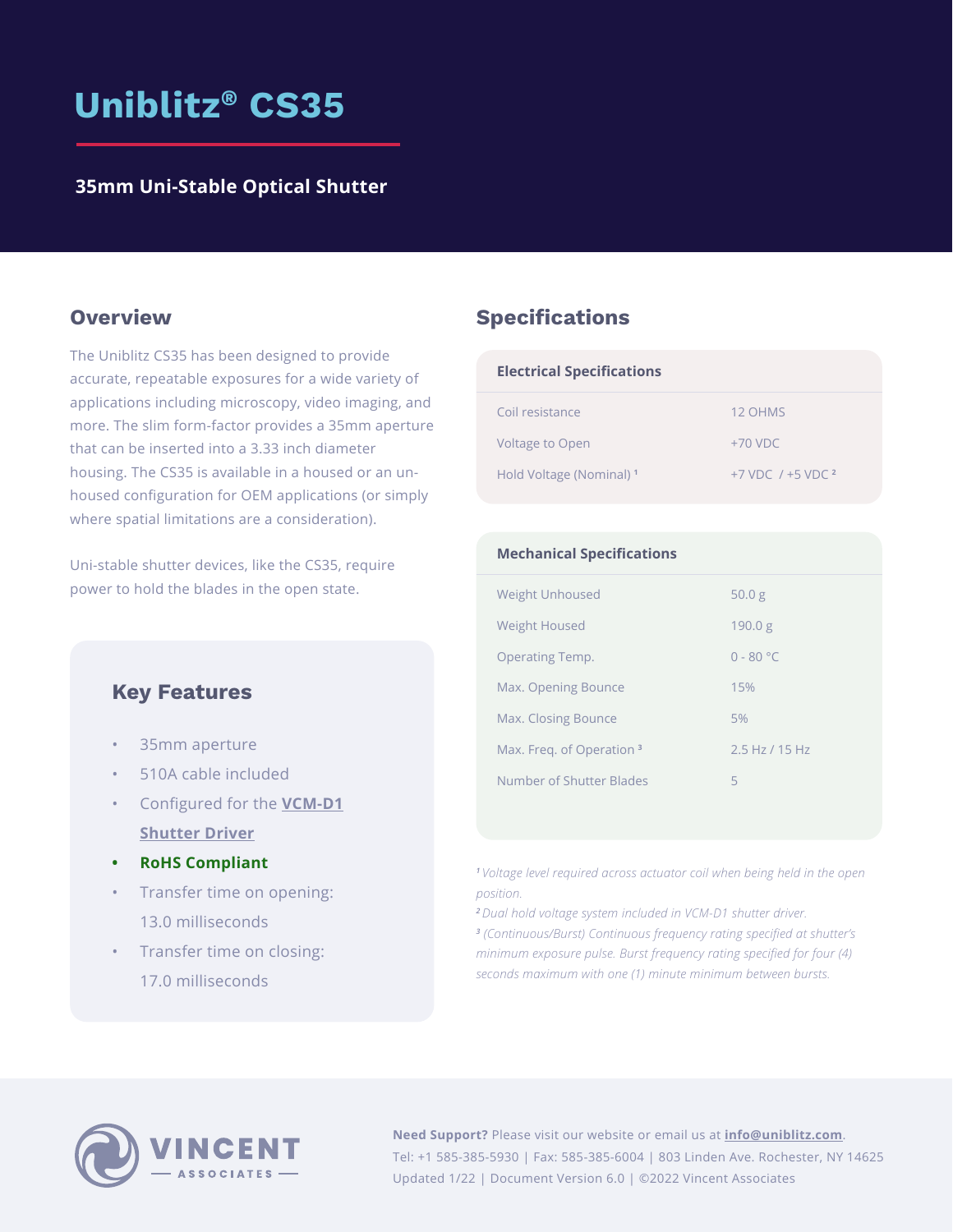## **Uniblitz® CS35**

## **Shutter Timing Data**



*1 Under no circumstances should any type of lubricant be applied to the shutter blade area. Lubricating the shutter blades will likely slow the shutter down and may eventually render it inoperable.*

|            | $CS35$ (w/ VCM-D1 and "T" blades) $1$       | Time (msec.) |
|------------|---------------------------------------------|--------------|
| $O - A$    | Delay time on opening after current applied | 4.0          |
| $A - C$    | Transfer time on opening                    | 13.0         |
| $O - C$    | Total opening time                          | 17.0         |
| $C - E$    | Min. dwell time with min. input pulse       | 10.0         |
| $B - F$    | Min. eqivalent exp. time                    | 17.5         |
| $E - G$    | Transfer time on closing                    | 30.0         |
| $A - G$    | Total window time                           | 53.0         |
| <b>MET</b> | Min. exposure time                          | 20.0         |
| <b>TEP</b> | Typical exposure pulse                      | >20.0        |

## **Product Options**

### **CS35 ❷❸❹❺❻ - ❼ - ❽** Ex: CS35S3T0-EC-21

| Shutter Series:           | 2 Voltage:                                              | <b>B</b> Housing:               | 4 Blades: 2                                                                                 |
|---------------------------|---------------------------------------------------------|---------------------------------|---------------------------------------------------------------------------------------------|
| <b>CS35</b>               | S: Use with VCM-D1<br><b>E:</b> Use with D880C or VED24 | 1: Un-Housed<br>$3:$ #3 Housing | <b>T:</b> Low Energy (Teflon <sup>®</sup> )<br><b>ZM:</b> High Energy (AlMgF2) <sup>3</sup> |
| <b>B</b> Electronic Sync: | <b>6</b> Connector:                                     |                                 |                                                                                             |
|                           |                                                         | <b>O</b> Encapsulated Coil:     | <sup>4</sup> Mount: 4                                                                       |

*<sup>2</sup> Other blade coating options may be available by special order.*

*<sup>3</sup> Input side only; Teflon® coating is on opposite side to protect shutter blade surface. Light source must be input to the reflective side only.*

*<sup>4</sup> Mounts are only compatible if #3 housing is optioned as well.*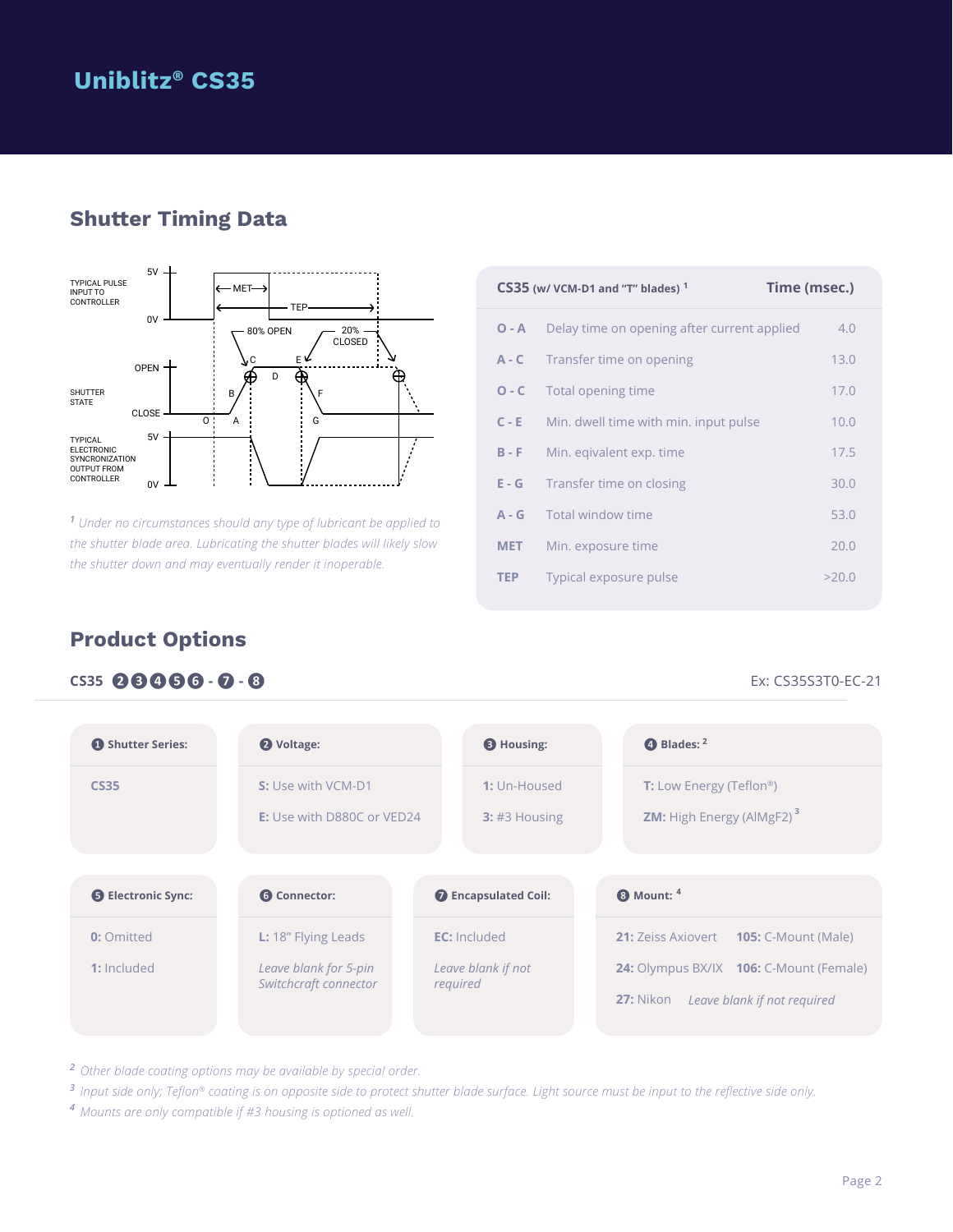## **Uniblitz® CS35**

## **Electronic Sync.**

The electronic synchronization system provides a feedback signal (through the driver utilized) after the shutter transfers to the open state. The system incorporates an infrared emitting diode, an infrared sensitive detecting transistor, and an interrupting vane. The vane is attached to the shutter so as to block the light path between the emitter and detector in the closed position. When the shutter transfers to the 80% open position, the vane is removed from the infrared light path, allowing the emitter to switch the detector to the active state. For the CS35, this system uses a similar activation flag attached to the mechanism, which triggers a reflective emitter/ detector device. No connection to the designated synchronization pins when no electronic sync. is selected.

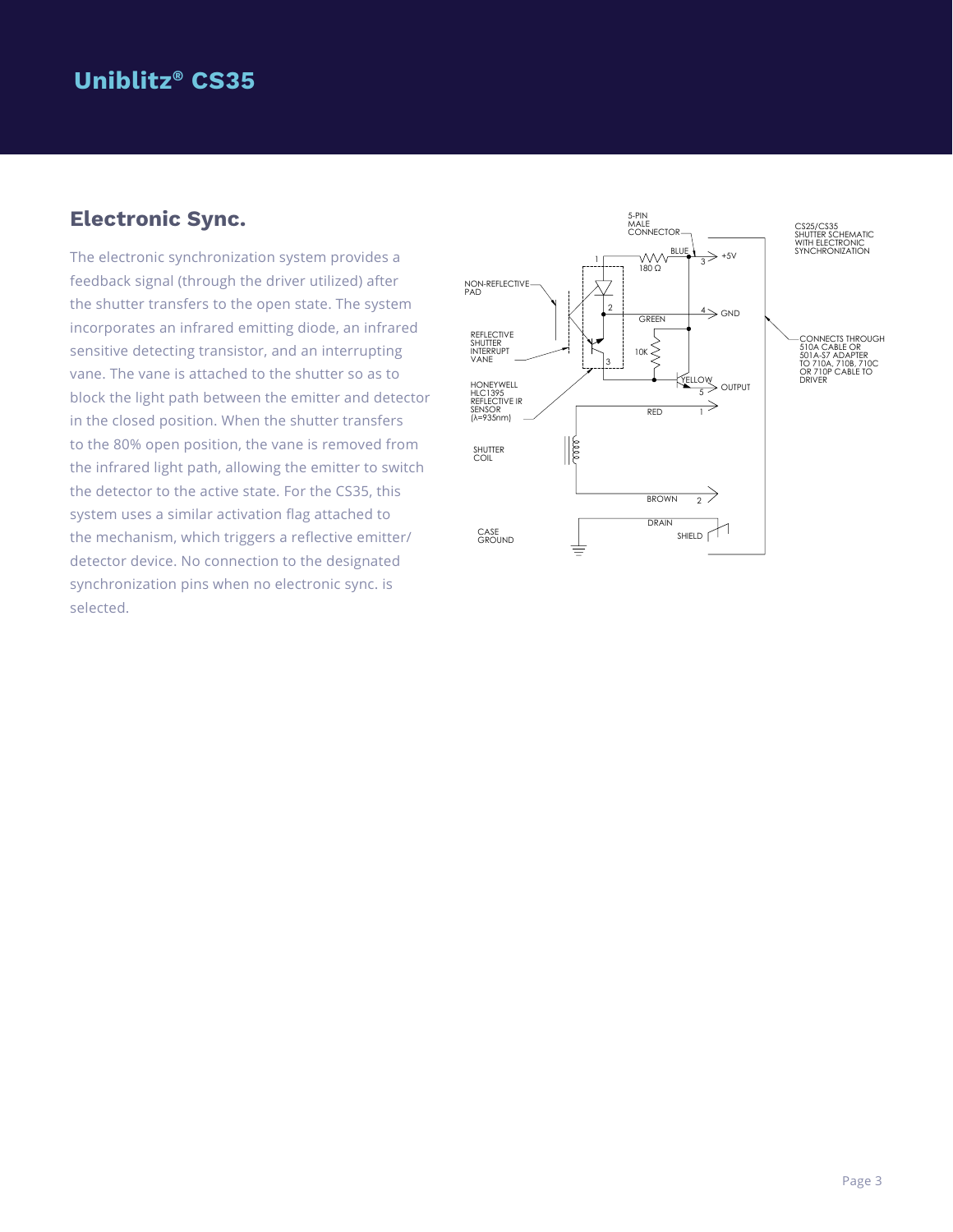## **Uniblitz® CS35 Technical Drawings**

### **Un-Housed**



**Housed**



NOTES:

- 1. (4) #0-80 MOUNTING HOLES ON A Ø2.073 B. C. 90° APART. (UNDER NAME PLATE)
- 2. (3) #2-56 MOUNTING HOLES ON A Ø1.578 B. C. 120° APART. (THROUGH SPACER CLEARANCE HOLES)
- 3. (3) #4-40 MOUNTING HOLES ON A Ø2.425 B. C. 120° APART. (UNDER NAME PLATE)
- 4. ALL DIMENSIONS MAX.

[MM] INCH